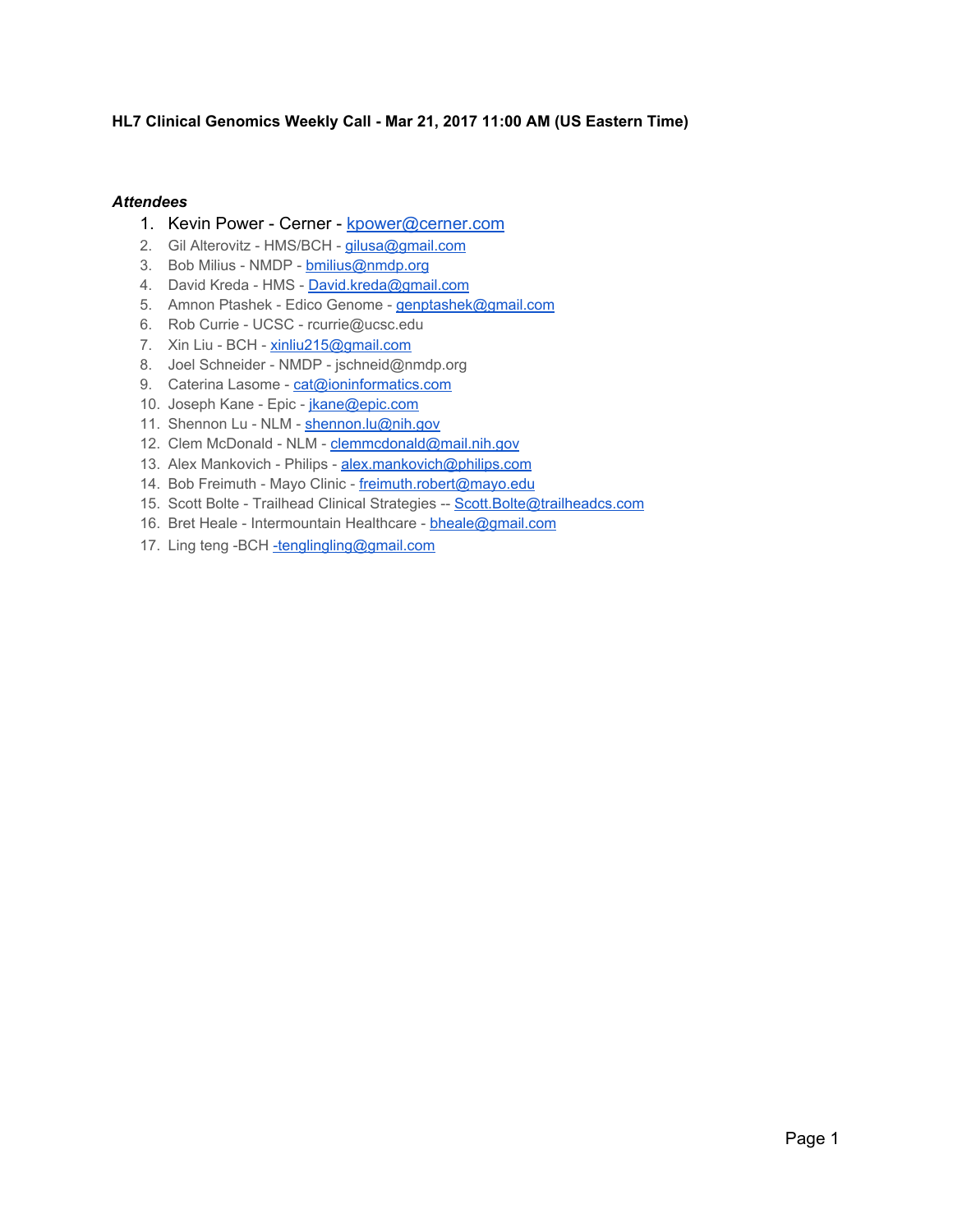# Weekly call minutes approval - Mar 14, 2017

- [http://wiki.hl7.org/index.php?title=File:HL7\\_CG\\_20170314.pdf](http://wiki.hl7.org/index.php?title=File:HL7_CG_20170314.pdf)
- motion to accept : Bob M
- 2nd: Gil A
- discussion
	- $\circ$
- Vote
	- Yea: Rest
	- Nay: 0
	- Abstain: Joel S, JD N

# Topics to discuss if needed

Upcoming agendas until Madrid

- Mar 28 **TBD**
- Apr 4 Madrid WGM agenda (needs to be posted by April 7)
- Apr 11 WHO joint prep?
- Apr 18 Grant: Review of HL7 CG Relationship with GA4GH to prep for strategy meeting for GA4GH to stay in sync with their 5 year plan.
- Apr 25 **TBD**
- May 2 **TBD**

 $\circ$ 

### Brief reports from external efforts

- GA4GH
	-
- **National Academies** 
	- HIMSS conversation around HL7 (CG, FHIR Foundation) being the future home for DIGITiZe. Not an immediate issue, but further discussions will happen. JD/Grant will keep the CG group updated.
- Clingen/Clinvar
	- ○
- GA4GH Variant Modeling Collaborative (VMC)
- $\circ$
- **NHGRI** 
	- ○

### Subgroup reports

- IM
	- ○
- FHIR  $\circ$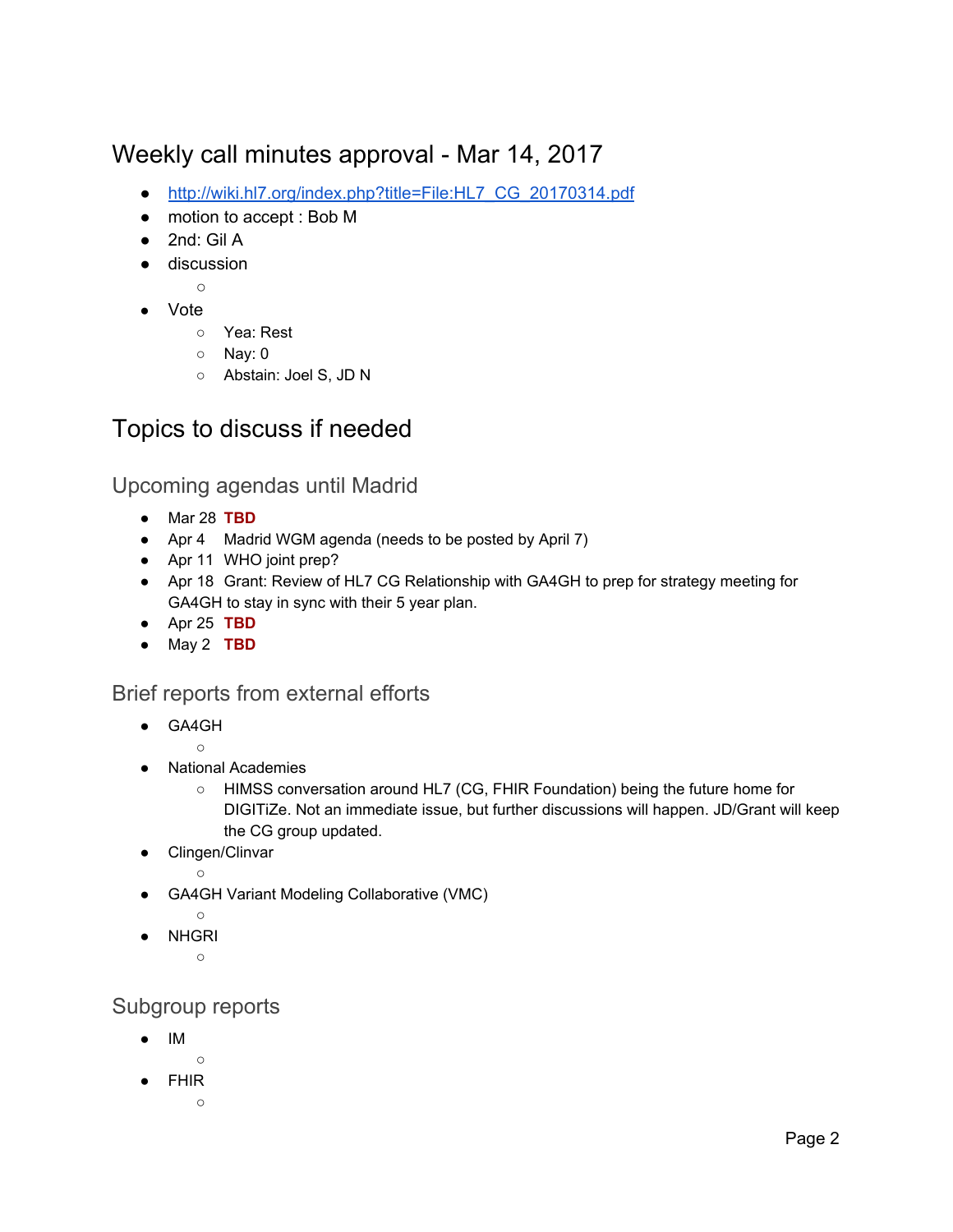$\bullet$  V2  $\Omega$ 

# Topic 1: CG track for FHIR connectathon in Madrid?

- Discuss if we want a track.
- Proposed Track:

[http://wiki.hl7.org/index.php?title=FHIR\\_Connectathon\\_15](http://wiki.hl7.org/index.php?title=FHIR_Connectathon_15)

- Do we need to document the specific fields that will be tested?
	- Can we use one of the testing platforms ?
	- Not just about the technical aspect, but also is it appropriate for the use cases?
	- Should discuss in FHIR subgroup
- Who is coming to the connectathon
	- Edit the wiki or email Gil
		- Gil
		- Bob M
		- Martin Maiers
		- Cat L
		- Grant W
		- Joel S
		- Shennon L

# Topic 2: Formation of Consensus Groups and Reaffirmation Review Groups

- Bob M: Make sure to be signed up to vote / reaffirm
	- Can sign up but then abstain if you don't get a chance to review
	- If you are not signed up, it will close
	- Deadline = **Thursday, March 30, 2017**

# Topic 3: DMP updates

● Bob F: Sent comments/questions to PIC (process improvement committee), which governs the master DMP for HL7. PIC is looking over his comments, which were positively received, and will contact him for follow up as needed.

# Topic 4: Joint with WHO at Madrid

- Grant Will be on Wednesday May 10.
	- Room is reserved (40 people)
	- Draft agenda is being worked on. Hope to share with CG in the next week or two.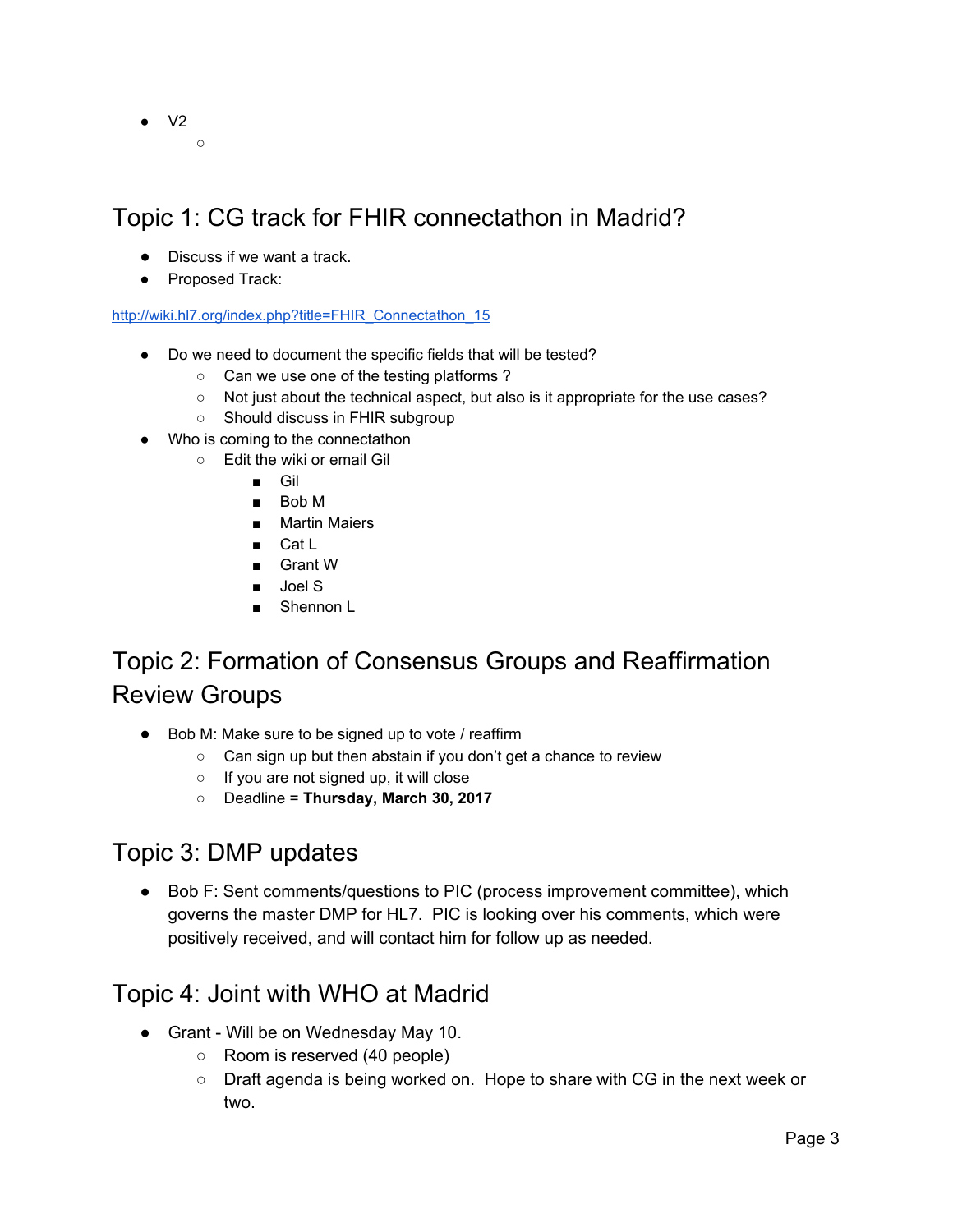# Topic 5: DAM updates

- David K Will be sending a google doc by end of March with the updates discussed last week.
	- Two steps
		- Reorganizing of DAM
		- New content
	- Will want feedback on both